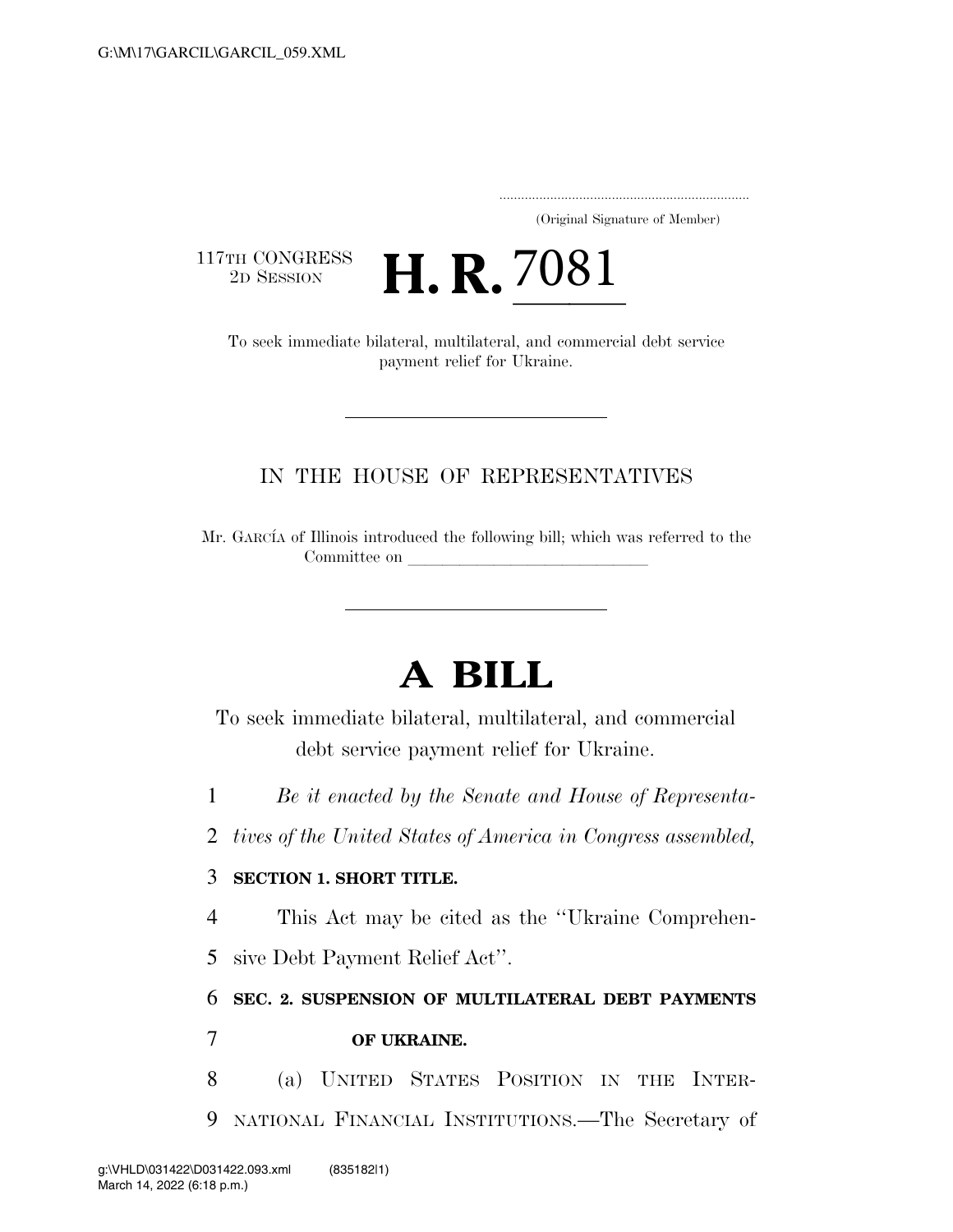the Treasury shall instruct the United States Executive Director at each international financial institution (as de- fined in section 1701(c)(2) of the International Financial Institutions Act) to use the voice, vote, and influence of the United States to advocate that the respective institu- tion immediately suspend all debt service payments owed to the institution by Ukraine.

 (b) OFFICIAL BILATERAL AND COMMERCIAL DEBT SERVICE PAYMENT RELIEF.—The Secretary of the Treas- ury, working in coordination with the Secretary of State, shall commence immediate efforts with other governments and commercial creditor groups, through the Paris Club of Official Creditors and other bilateral and multilateral frameworks, both formal and informal, to pursue com-prehensive debt payment relief for Ukraine.

 (c) MULTILATERAL FINANCIAL SUPPORT FOR UKRAINE.—The Secretary of the Treasury shall direct the United States Executive Director at each international fi-19 nancial institution (as defined in section  $1701(e)(2)$  of the International Financial Institutions Act) to use the voice and vote of the United States to support, to the maximum extent practicable, the provision of concessional financial assistance for Ukraine.